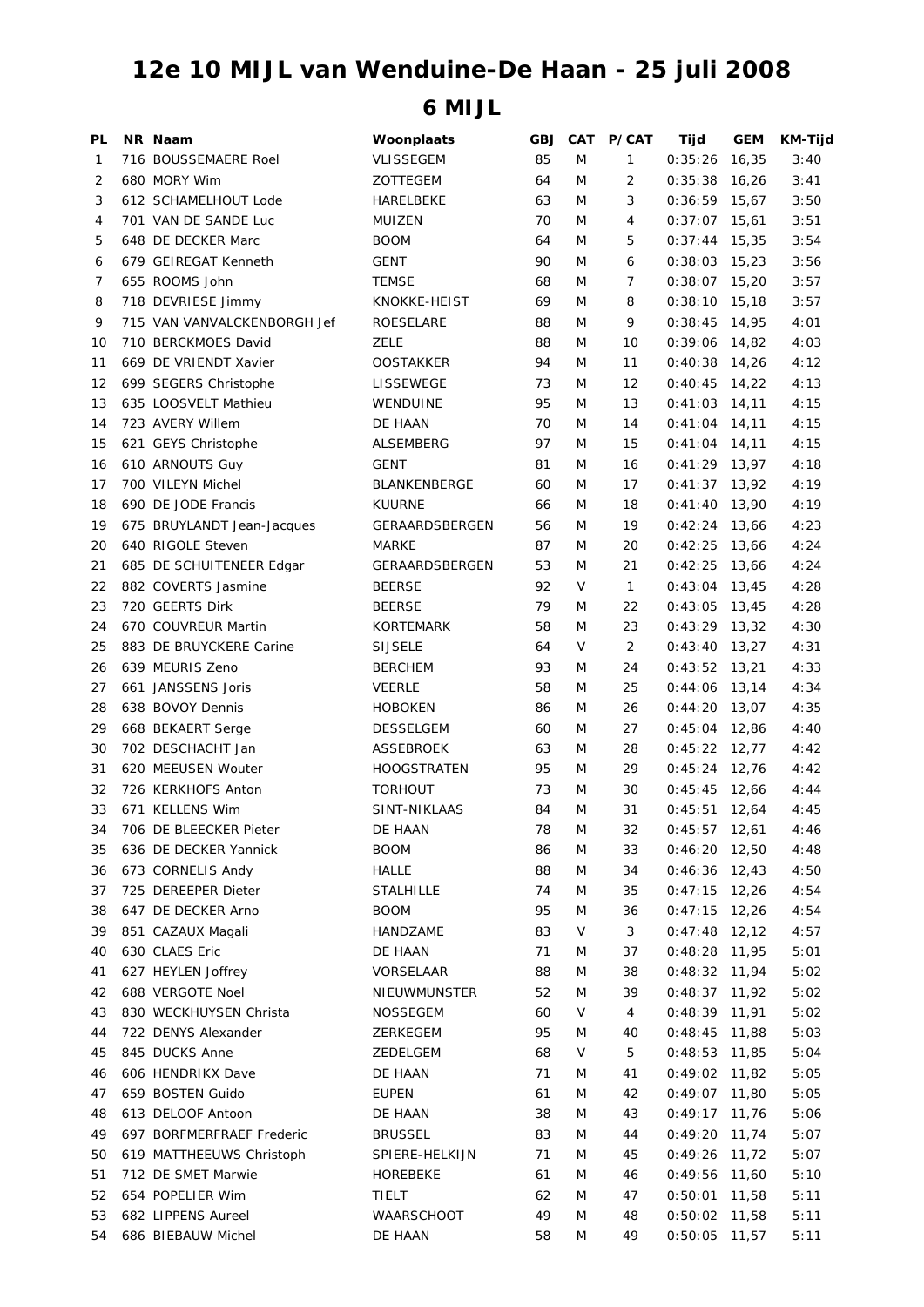| PL  | NR Naam                   | Woonplaats         | GBJ | <b>CAT</b> | P/CAT | Tijd            | <b>GEM</b> | <b>KM-Tijd</b> |
|-----|---------------------------|--------------------|-----|------------|-------|-----------------|------------|----------------|
| 55  | 847 DEBEATS Veerle        | HARELBEKE          | 66  | V          | 6     | 0:50:06         | 11,56      | 5:11           |
| 56  | 653 VAN DEN EYNDE Kevin   |                    | 75  | M          | 50    | 0:50:41         | 11,43      | 5:15           |
| 57  | 629 LAUWERS Jan           | <b>RUISBROEK</b>   | 67  | M          | 51    | $0:50:54$ 11,38 |            | 5:16           |
| 58  | 628 LAUWERS Robin         | <b>RUISBROEK</b>   | 95  | M          | 52    | 0:50:55         | 11,38      | 5:16           |
| 59  | 819 MEEUSEN Britt         | <b>HOOGSTRATEN</b> | 94  | V          | 7     | 0:50:57         | 11,37      | 5:17           |
| 60  | 634 BLOCKHUYS Peter       | NIJLEN             | 61  | M          | 53    | 0:51:19         | 11,29      | 5:19           |
| 61  | 658 BRUGLANDT Bjorn       | <b>GENT</b>        | 92  | M          | 54    | 0:51:42         | 11,21      | 5:21           |
| 62  | 698 BRIDE David           | <b>MONS</b>        | 72  | M          | 55    | $0:51:47$ 11,19 |            | 5:22           |
| 63  | 678 DIERCKXSENS Christof  | LIEDEKERKE         | 63  | M          | 56    | $0:52:02$ 11,13 |            | 5:23           |
| 64  | 605 ABBENIGNO Carlo       | <b>VLISSEGEM</b>   | 61  | M          | 57    | 0:52:03         | 11,13      | 5:23           |
| 65  | 657 JANSSENS Lauren       | <b>HOEVENEN</b>    | 95  | M          | 58    | 0:52:03         | 11,13      | 5:23           |
| 66  | 626 DEPOORTER Rudy        | DE HAAN            | 54  | M          | 59    | 0:52:08         | 11,11      | 5:24           |
| 67  | 660 SCHOCKAERT Mario      | WETTEREN           | 73  | M          | 60    | 0:52:08         | 11,11      | 5:24           |
| 68  | 623 STAESSEN Danny        | <b>ARDOOIE</b>     | 55  | M          | 61    | 0:52:20         | 11,07      | 5:25           |
| 69  | 840 MOLL Richarda         | <b>NL</b>          | 59  | V          | 8     | 0:52:23         | 11,06      | 5:26           |
| 70  | 656 SARTY Jertel          | <b>IZEGEM</b>      | 95  | M          | 62    | 0:52:26         | 11,05      | 5:26           |
| 71  | 662 MERGAERT Dries        | <b>KACHTEM</b>     | 95  | M          | 63    | 0:52:26         | 11,05      | 5:26           |
| 72  | 861 MAERTEN Nancy         | <b>EEKLO</b>       | 69  | V          | 9     | 0:52:27         | 11,05      | 5:26           |
| 73  | 616 MOYAERTS Glenn        | <b>TIENEN</b>      | 93  | M          | 64    | 0:52:35         | 11,02      | 5:27           |
| 74  | 618 GALLE Wim             | <b>VINKT</b>       | 72  | M          | 65    | 0:52:37         | 11,01      | 5:27           |
| 75  | 608 KEIRSEBILCK Willy     | DE HAAN            | 54  | M          | 66    | 0:52:40         | 11,00      | 5:27           |
| 76  | 624 DEMEYERE Piet         | <b>WAARSCHOOT</b>  | 63  | M          | 67    | 0:52:55         | 10,95      | 5:29           |
| 77  | 865 MECHELAERE Kris       | SINT-KRUIS         | 68  | M          | 68    | 0:53:06         | 10,91      | 5:30           |
| 78  | 642 BROES David           | <b>VOSSEM</b>      | 74  | M          | 69    | 0:53:11         | 10,89      | 5:30           |
| 79  | 633 FLORIZONE Dirk        | WENDUINE           |     | M          |       | 0:53:13         | 10,89      | 5:31           |
| 79  | <b>MASSIN Hubert</b>      | <b>GINGELOM</b>    | 55  | M          |       | 0:53:13         | 10,89      | 5:31           |
|     |                           | WERKEN             |     | M          |       |                 |            |                |
| 80  | 693 COMMEINE Roger        |                    | 38  |            | 71    | 0:53:17         | 10,87      | 5:31           |
| 81  | 719 MORESI Paul           | KNOKKE-HEIST       | 27  | M          | 72    | 0:53:22         | 10,86      | 5:32           |
| 82  | 666 DEBRUYCKER Wim        | OVERMERE           | 75  | M          | 73    | 0:53:25         | 10,85      | 5:32           |
| 83  | 652 TACK Philippe         | TIELT              | 58  | M          | 74    | 0:53:28         | 10,84      | 5:32           |
| 84  | 872 DESCHRYVER Christine  | <b>OOSTENDE</b>    | 63  | V          | 10    | 0:53:38         | 10,80      | 5:33           |
| 85  | 841 GROES Marleen         | DE HAAN            | 71  | V          | 11    | 0:53:38         | 10,80      | 5:33           |
| 86  | 708 JONCKHEERE Patrick    | <b>OOSTENDE</b>    | 55  | M          | 75    | $0:53:39$ 10,80 |            | 5:33           |
| 87  | 721 VLAEMINCK Ewoud       | <b>SIJSELE</b>     | 94  | ${\sf M}$  | 76    | $0:53:55$ 10,75 |            | 5:35           |
| 88  | 703 GAUWELIER Noel        | DE HAAN            | 39  | M          | 77    | 0:53:57         | 10,74      | 5:35           |
| 89  | 704 CLEMENT Marc          | NIEL               | 55  | M          | 78    | 0:53:59         | 10,73      | 5:35           |
| 90  | 607 MINJAU Gilbert        | WENDUINE           | 47  | M          | 79    | 0:54:07         | 10,71      | 5:36           |
| 91  | 828 STEELS Kim            | <b>DEURNE</b>      | 85  | V          | 12    | 0:54:13         | 10,69      | 5:37           |
| 92  | 622 DE WIT Seppe          | <b>BRASSCHAAT</b>  | 97  | M          | 80    | 0:54:27         | 10,64      | 5:38           |
| 93  | 649 VAN BREEDAM Yvo       | <b>BOOM</b>        | 66  | M          | 81    | 0:54:28         | 10,64      | 5:38           |
| 94  | 650 TECK Geert            | <b>BOOM</b>        | 65  | M          | 82    | 0:54:28         | 10,64      | 5:38           |
| 95  | 713 DE TEMMERMAN Guido    | ZWALM              | 58  | M          | 83    | 0:54:46         | 10,58      | 5:40           |
| 96  | 667 DE BRUYKER Eugeen     | OVERMERE           | 50  | M          | 84    | 0:55:07         | 10,51      | 5:42           |
| 97  | 820 VAN DEN BROECK Sandy  | <b>SCHRIEK</b>     | 80  | V          | 13    | 0:55:15         | 10,49      | 5:43           |
| 98  | 604 VOORHELST Ludo        | <b>BRASSCHAAT</b>  | 47  | M          | 85    | 0:55:17         | 10,48      | 5:44           |
| 99  | 822 BRUYNS Alexandra      | <b>RUISBROEK</b>   | 68  | V          | 14    | 0:55:32         | 10,43      | 5:45           |
| 100 | 644 LEMA Peter            | DE HAAN            | 69  | M          | 86    | 0:56:03         | 10,34      | 5:48           |
| 101 | 694 VANDENBEEL Michel     | <b>MECHELEN</b>    | 70  | M          | 87    | 0:56:03         | 10,34      | 5:48           |
| 102 | 717 HUYBRURAKKEN Christof | DE HAAN            | 92  | M          | 88    | 0:56:05         | 10,33      | 5:48           |
| 103 | 803 LANDUYT Anja          | KNOKKE-HEIST       | 72  | V          | 15    | 0:56:20         | 10,28      | 5:50           |
| 104 | 625 SCHOOVAERTS Kevin     | KEERBERGEN         | 81  | M          | 89    | 0:56:28         | 10,26      | 5:51           |
| 105 | 609 PIETERS David         | DE HAAN            | 81  | M          | 90    | 0:56:29         | 10,26      | 5:51           |
| 106 | 689 DEMAEGDT Paul         | DE HAAN            | 60  | M          | 91    | 0:56:33         | 10,24      | 5:51           |
| 107 | 603 WYNANTS Alain         | <b>KLEMSKERKE</b>  | 52  | M          | 92    | 0:56:46         | 10,21      | 5:53           |
| 108 | 856 DE MESURE Christine   | DESTELBERGEN       | 51  | V          | 16    | 0:56:57         | 10,17      | 5:54           |
| 109 | 842 LAPORTE Veronik       | KACHTEM            | 61  | V          | 17    | 0:57:00         | 10, 16     | 5:54           |
|     | 110 665 BRUYNOOSMA Jan    | ZEDELGEM           | 64  | M          | 93    | 0:57:35         | 10,06      | 5:58           |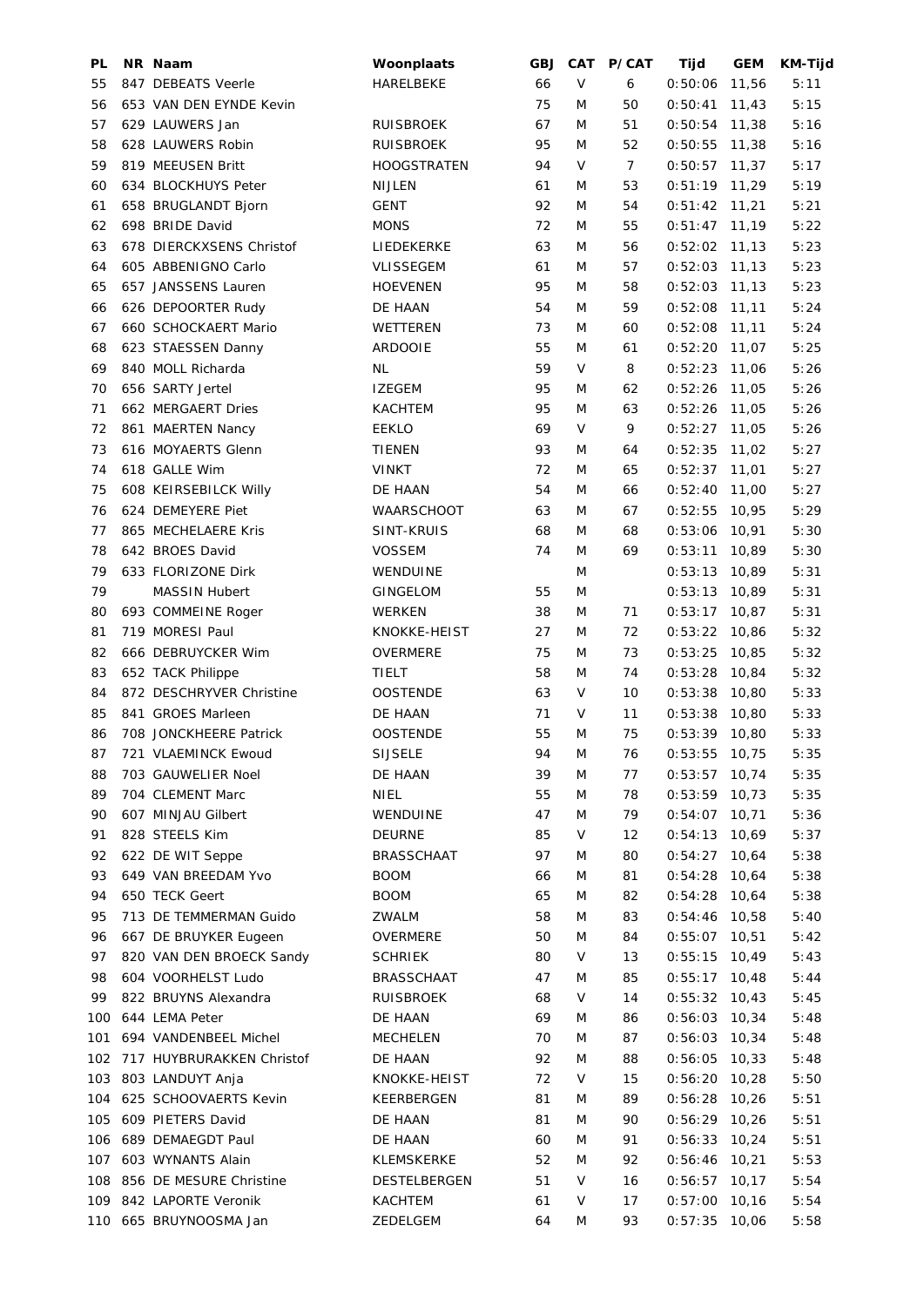| PL  | NR Naam                  | Woonplaats          | GBJ    | <b>CAT</b>                                                                            | <b>P/CAT</b> | Tijd    | <b>GEM</b> | <b>KM-Tijd</b> |
|-----|--------------------------|---------------------|--------|---------------------------------------------------------------------------------------|--------------|---------|------------|----------------|
| 111 | 838 WITTEWRONGEL Monique | BLANKENBERGE        | 44     | $\vee$                                                                                | 18           | 0:57:35 | 10,06      | 5:58           |
|     | 112 874 CLAUWAERT Karine |                     | 59     | V                                                                                     | 19           | 0:58:03 | 9,98       | 6:01           |
| 113 | 831 LEUPPENS Annie       | <b>SCHRIEK</b>      | 49     | V                                                                                     | 20           | 0:58:13 | 9,95       | 6:02           |
| 114 | 614 RAGUOZ Yves          | <b>MERKSEM</b>      | 57     | M                                                                                     | 94           | 0:58:16 | 9,94       | 6:02           |
| 115 | 672 CORNELIS Jan         | <b>HALLE</b>        | 56     | M                                                                                     | 95           | 0:58:20 | 9,93       | 6:02           |
| 116 | 709 PEETERS Danny        | LILLE               | 60     | M                                                                                     | 96           | 0:58:22 | 9,93       | 6:03           |
| 117 | 805 GHEVAERT Natacha     | <b>KLEMSKERKE</b>   | 67     | V                                                                                     | 21           | 0:58:30 | 9,90       | 6:04           |
| 118 | 601 FALIN Peter          | DE HAAN             | 65     | M                                                                                     | 97           | 0:58:46 | 9,86       | 6:05           |
| 119 | 880 HUYGEHBAERT Caroline | DE HAAN             | 91     | V                                                                                     | 22           | 0:59:13 | 9,78       | 6:08           |
| 120 | 692 BLONDEEL Bart        | KNOKKE-HEIST        | 61     | M                                                                                     | 98           | 0:59:15 | 9,78       | 6:08           |
| 121 | 695 DECHERF Patrick      | DE HAAN             | 64     | M                                                                                     | 99           | 0:59:18 | 9,77       | 6:08           |
| 122 | 824 STORME Karin         | <b>RUISELEDE</b>    | 66     | $\vee$                                                                                | 23           | 0:59:30 | 9,74       | 6:10           |
| 123 | 849 STUYCK Ann           | RIJMENAM            | 66     | V                                                                                     | 24           | 0:59:31 | 9,73       | 6:10           |
| 124 | 850 STUYCK Hilde         | RIJMENAM            | 65     | V                                                                                     | 25           | 0:59:31 | 9,73       | 6:10           |
| 125 | 641 VAN PASSEL Henri     | <b>NOSSEGEM</b>     | 60     | M                                                                                     | 100          | 0:59:55 | 9,67       | 6:12           |
| 126 | 674 CONELIS Joeri        | <b>HALLE</b>        | 90     | M                                                                                     | 101          | 1:00:08 | 9,63       | 6:14           |
| 127 | 864 DONNEUX Ann          | <b>MECHELEN</b>     | 71     | $\vee$                                                                                | 26           | 1:00:27 | 9,58       | 6:16           |
| 128 | 696 BORGHGRAEF Serge     | LINKEBEEK           | 53     | M                                                                                     | 102          | 1:00:28 | 9,58       | 6:16           |
| 129 | 873 SAMAEY Inak          | NIEUWMUNSTER        | 78     | V                                                                                     | 27           | 1:00:40 | 9,55       | 6:17           |
| 129 | 705 REINQUIN Filip       | <b>NIEUWMUNSTER</b> | 75     | M                                                                                     | 103          | 1:00:40 | 9,55       | 6:17           |
| 130 | 631 SABION Xavier        | WENDUINE            | 78     | M                                                                                     | 104          | 1:00:42 | 9,54       | 6:17           |
| 131 | 714 VAN DE POER Marc     | <b>VLISSEGEM</b>    | 59     | M                                                                                     | 105          | 1:00:51 | 9,52       | 6:18           |
| 132 | 860 DHONT Hilde          | DE HAAN             | 62     | $\vee$                                                                                | 28           | 1:00:52 | 9,52       | 6:18           |
| 133 | 810 VANPARYS Marijke     | RAMSKAPELLE         | 85     | V                                                                                     | 29           | 1:01:25 | 9,43       | 6:22           |
| 134 | 684 LIPPENS Jurgen       | <b>WAARSCHOOT</b>   | 71     | M                                                                                     | 106          | 1:02:05 | 9,33       | 6:26           |
| 135 | 843 DOUCE Arlette        | <b>GINGELOM</b>     | 55     | $\vee$                                                                                | 30           | 1:02:43 | 9,24       | 6:30           |
| 136 | 844 CELIS Jeannine       | <b>GINGELOM</b>     | 44     | V                                                                                     | 31           | 1:02:43 | 9,24       | 6:30           |
| 137 | 879 VAN WOESEL Lut       | DE HAAN             | 56     | V                                                                                     | 32           | 1:02:44 | 9,24       | 6:30           |
| 138 | 812 VERSTUYFT Cecile     | <b>KLEMSKERKE</b>   | 52     | $\vee$                                                                                | 33           | 1:02:44 | 9,24       | 6:30           |
| 139 | 814 MARIUS Carla         | <b>KLEMSKERKE</b>   | 65     | V                                                                                     | 34           | 1:02:44 | 9,24       | 6:30           |
| 140 | 651 ROELANDT Willem      | <b>OOSTENDE</b>     | 58     | M                                                                                     | 107          | 1:02:53 | 9,21       | 6:31           |
| 141 | 815 GERMONPRE Chris      | DE HAAN             | 64     | V                                                                                     | 35           | 1:03:09 | 9,17       | 6:32           |
|     | 142 816 ROSSEEL IIse     | DE HAAN             | 71     | $\vee$                                                                                | 36           | 1:03:09 | 9,17       | 6:32           |
| 143 | 707 BAERT Ivan           | <b>BRUGGE</b>       | $72\,$ | $\mathsf{M}% _{T}=\mathsf{M}_{T}\!\left( a,b\right) ,\ \mathsf{M}_{T}=\mathsf{M}_{T}$ | 108          | 1:03:35 | 9,11       | 6:35           |
| 144 | 870 VERMEULEN Leen       | <b>BELGIE</b>       | 78     | V                                                                                     | 37           | 1:03:36 | 9,11       | 6:35           |
| 145 | 724 BODE Alain           | WAARDAMME           | 61     | M                                                                                     | 109          | 1:03:48 | 9,08       | 6:36           |
| 146 | 811 CALEBOUT Marleen     | ZEDELGEM            | 71     | V                                                                                     | 38           | 1:03:51 | 9,07       | 6:37           |
| 147 | 681 LIPPENS Bart         | EVERGEM             | 75     | M                                                                                     | 110          | 1:04:00 | 9,05       | 6:38           |
| 148 | 432 VERLINDEN Karine     | DE HAAN             | 60     | V                                                                                     | 39           | 1:04:03 | 9,05       | 6:38           |
| 149 | 617 MOYAERTS Gianni      | <b>TIENEN</b>       | 94     | M                                                                                     | 111          | 1:04:13 | 9,02       | 6:39           |
| 150 | 846 DE BRUYCKER Nele     | OVERMERE            | 87     | V                                                                                     | 40           | 1:04:41 | 8,96       | 6:42           |
|     | 832 SANBAOR Lise         | <b>BRASSCHAAT</b>   | 69     | V                                                                                     |              | 1:05:00 | 8,91       | 6:44           |
| 151 | 833 MOESTIE Anne         |                     | 71     | V                                                                                     | 41           | 1:05:00 |            |                |
| 152 | 801 BORGHS Katie         | MERKSEM             |        |                                                                                       | 42           |         | 8,91       | 6:44           |
| 153 |                          | KLEMSKERKE          | 65     | V                                                                                     | 43           | 1:05:02 | 8,91       | 6:44           |
| 154 | 848 LE ROY Franciska     | NAZARETH            | 73     | V                                                                                     | 44           | 1:05:21 | 8,87       | 6:46           |
| 155 | 868 DE LEEUW Astrid      | <b>GENT</b>         | 94     | V                                                                                     | 45           | 1:05:22 | 8,86       | 6:46           |
| 156 | 867 LEEUWERICK Caroline  | POPERINGE           | 82     | V                                                                                     | 46           | 1:05:23 | 8,86       | 6:46           |
| 157 | 878 BUYSSE Carine        | ZWALM               | 68     | V                                                                                     | 47           | 1:05:32 | 8,84       | 6:47           |
| 158 | 876 MOERMAN Marleen      | ZWALM               | 63     | V                                                                                     | 48           | 1:05:51 | 8,80       | 6:49           |
| 159 | 839 JAPPENS Katja        | KEERBERGEN          | 70     | V                                                                                     | 49           | 1:06:35 | 8,70       | 6:54           |
| 160 | 858 PENEZ Hannelore      | SINT-KRUIS          | 87     | V                                                                                     | 50           | 1:06:35 | 8,70       | 6:54           |
| 161 | 881 DEKETELAERE Brigitte | WAARDAMME           | 59     | V                                                                                     | 51           | 1:06:55 | 8,66       | 6:56           |
|     | 162 602 MAELFEYT Jacky   | <b>KLEMSKERKE</b>   | 41     | M                                                                                     | 112          | 1:06:57 | 8,65       | 6:56           |
| 163 | 857 VERELST Arelette     | <b>BELGIE</b>       | 51     | V                                                                                     | 52           | 1:07:18 | 8,61       | 6:58           |
| 164 | 859 HACKE Kathleen       | DE HAAN             | 63     | V                                                                                     | 53           | 1:07:18 | 8,61       | 6:58           |
| 165 | 807 KOELMAN Sarah        | <b>VLISSEGEM</b>    | 78     | V                                                                                     | 54           | 1:07:36 | 8,57       | 7:00           |
|     | 166 802 CASTECKER Annick | KLEMSKERKE          | 70     | V                                                                                     | 55           | 1:08:04 | 8,51       | 7:03           |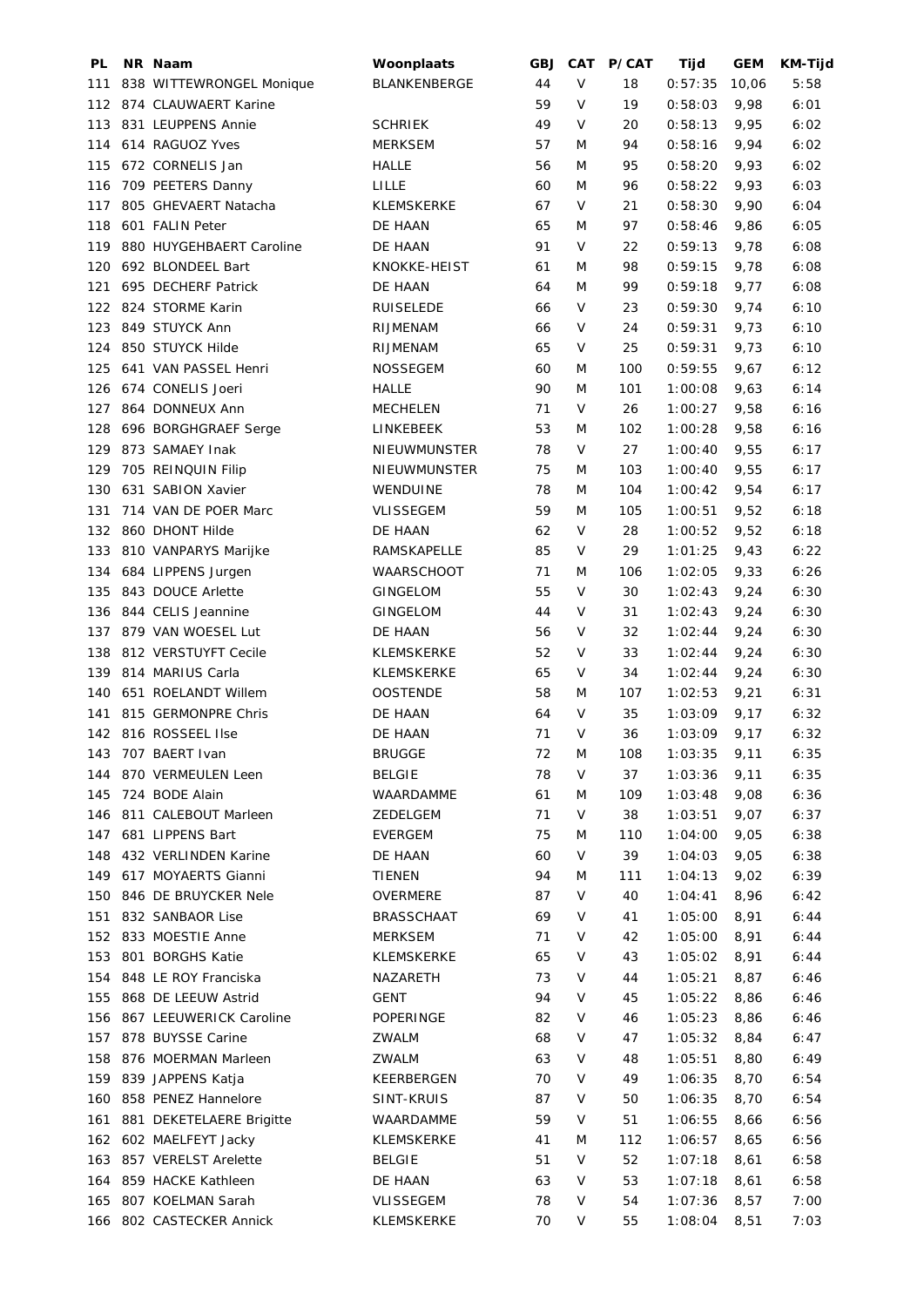| PL  | NR Naam                   | Woonplaats          | <b>GBJ</b> | <b>CAT</b> | P/CAT | Tijd    | <b>GEM</b> | <b>KM-Tijd</b> |
|-----|---------------------------|---------------------|------------|------------|-------|---------|------------|----------------|
| 167 | 683 PHILIPS Joris         | <b>MECHELEN</b>     | 66         | M          | 113   | 1:08:54 | 8,41       | 7:08           |
| 168 | 821 BOEN Irmgard          | WENDUINE            | 68         | $\vee$     | 56    | 1:08:56 | 8,40       | 7:08           |
| 169 | 809 VANHAEREN Edith       | <b>KLEMSKERKE</b>   | 54         | $\vee$     | 57    | 1:09:19 | 8,36       | 7:11           |
| 170 | 806 BOON Jenny            | <b>KLEMSKERKE</b>   | 54         | $\vee$     | 58    | 1:09:26 | 8,34       | 7:11           |
| 170 | <b>MAES Marleen</b>       | <b>OOSTENDE</b>     | 63         | $\vee$     | 58    | 1:09:26 | 8,34       | 7:11           |
| 171 | 862 FLOCKMAN Reine        | <b>BRUGGE</b>       | 46         | $\vee$     | 59    | 1:09:26 | 8,34       | 7:11           |
| 172 | 632 BOTERMAN Paul         | DE HAAN             | 52         | M          | 114   | 1:09:28 | 8,34       | 7:12           |
| 173 | 611 JANSSENS Philippe     | <b>MERKSEM</b>      | 64         | M          | 115   | 1:09:43 | 8,31       | 7:13           |
| 174 | 855 WILLEMS Sabine        | <b>VLISSEGEM</b>    | 66         | $\vee$     | 60    | 1:10:07 | 8,26       | 7:16           |
| 175 | 808 VANHAEREN Micheline   | <b>KLEMSKERKE</b>   | 57         | V          | 61    | 1:10:08 | 8,26       | 7:16           |
| 176 | 852 IMPE Johnen           | WENDUINE            | 67         | $\vee$     | 62    | 1:10:18 | 8,24       | 7:17           |
| 177 | 854 OSSIEUR Tine          | WENDUINE            | 88         | $\vee$     | 63    | 1:10:18 | 8,24       | 7:17           |
| 178 | 829 DHAENENS Hilde        | <b>EDEGEM</b>       | 63         | $\vee$     | 64    | 1:10:19 | 8,24       | 7:17           |
| 179 | 818 BOEN Sigrid           | <b>SCHELLE</b>      | 69         | $\vee$     | 65    | 1:10:38 | 8,20       | 7:19           |
| 180 | 827 VAN DE WIELE Carine   | WENDUINE            | 68         | $\vee$     | 66    | 1:11:01 | 8,16       | 7:21           |
| 181 | 677 DE VOOGT Freddy       | KNOKKE-HEIST        | 56         | M          | 116   | 1:11:03 | 8,15       | 7:21           |
|     | 182 853 DE VOOGT Annelien | KNOKKE-HEIST        | 85         | $\vee$     | 67    | 1:11:04 | 8,15       | 7:22           |
| 183 | 826 FLORIZOONE Ann        | WENDUINE            | 67         | $\vee$     | 68    | 1:11:09 | 8,14       | 7:22           |
| 184 | 823 VAN BROECK Els        | WENDUINE            | 68         | V          | 69    | 1:11:23 | 8,12       | 7:24           |
| 185 | 825 VERLEYE Els           | <b>JABBEKE</b>      |            | $\vee$     | 70    | 1:11:23 | 8,12       | 7:24           |
| 186 | 836 LAMBERTS Martine      | <b>OOSTENDE</b>     | 62         | $\vee$     | 71    | 1:11:27 | 8,11       | 7:24           |
| 187 | 817 DEBOOM Maite          | <b>GENT</b>         | 90         | $\vee$     | 72    | 1:11:28 | 8,11       | 7:24           |
| 188 | 837 DEZUTTER Ann          | <b>GENT</b>         | 58         | $\vee$     | 73    | 1:11:28 | 8,11       | 7:24           |
| 189 | 869 VERNAERTS Christine   | <b>GENT</b>         | 57         | $\vee$     | 74    | 1:11:38 | 8,09       | 7:25           |
| 190 | 646 VERBRUGGEN Andy       | <b>GEEL</b>         | 95         | M          | 117   | 1:11:57 | 8,05       | 7:27           |
| 191 | 835 HEREMANS Jenny        | <b>GEEL</b>         | 69         | $\vee$     | 75    | 1:11:58 | 8,05       | 7:27           |
| 192 | 645 NAUWELAERS Yoerie     | <b>DUFFEL</b>       | 89         | M          | 118   | 1:11:59 | 8,05       | 7:27           |
| 193 | 691 WILLIAME Timothy      | <b>DESTELBERGEN</b> | 87         | M          | 119   | 1:12:37 | 7,98       | 7:31           |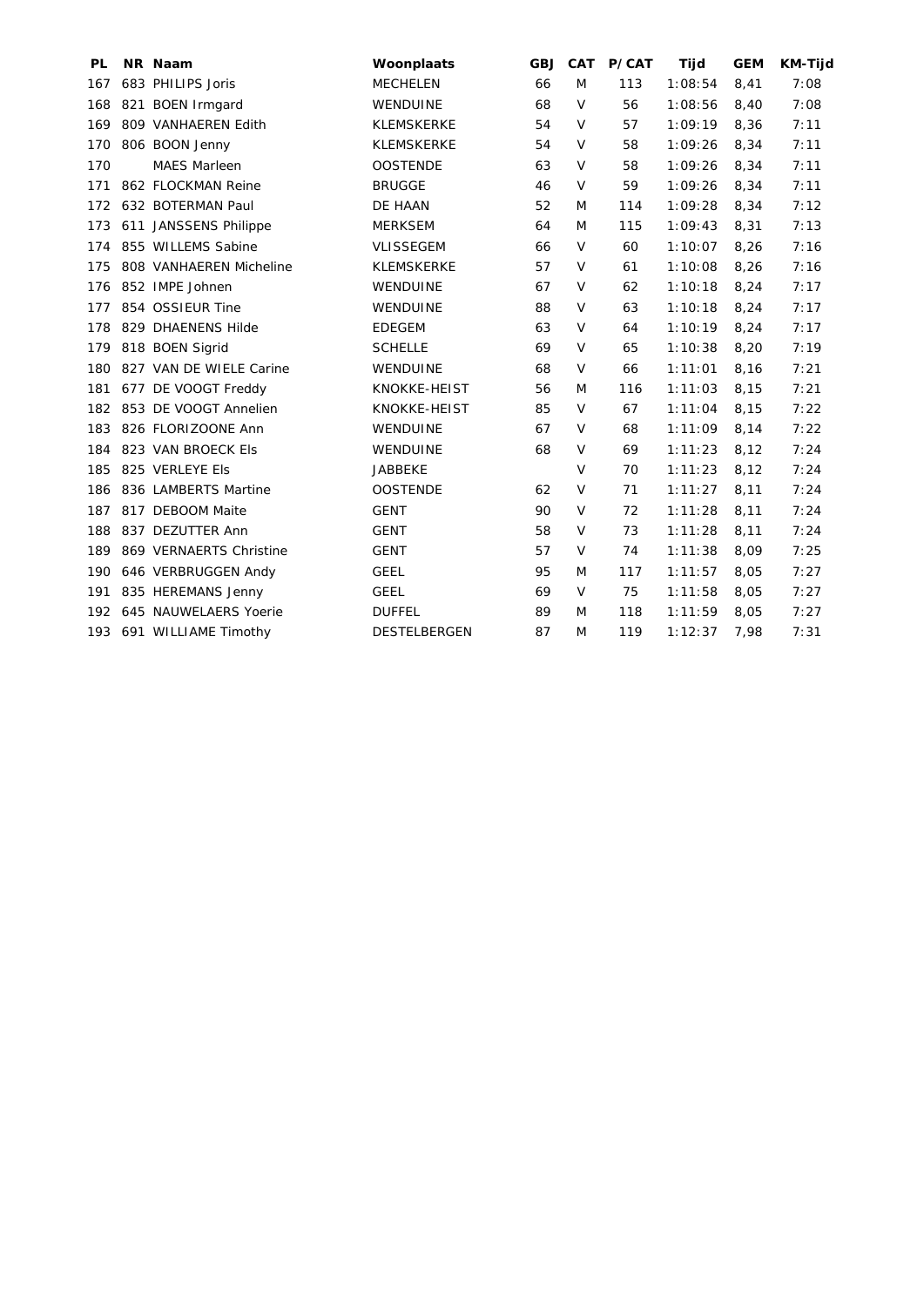## **10 MIJL 12e 10 MIJL van Wenduine-De Haan - 25 juli 2008**

| PL |    | NR Naam                    | Woonplaats       | GBJ | <b>CAT</b> | P/CAT          | Tijd            | GEM   | <b>KM-Tijd</b> |
|----|----|----------------------------|------------------|-----|------------|----------------|-----------------|-------|----------------|
| 1  | 95 | VANWIJNSBERGHE Filip       | HARELBEKE        | 64  | M          | $\mathbf{1}$   | 0:52:28         | 18,40 | 3:16           |
| 2  | 82 | DE KETELAERE Peter         | EKE              | 76  | M          | 2              | 0:53:05         | 18,19 | 3:18           |
| 3  | 81 | DE KETELAERE Christophe    | EKE              | 76  | M          | 3              | 0:53:21         | 18,10 | 3:19           |
| 4  |    | 140 BONTE Gino             | WESTROZEBEKE     | 69  | M          | 4              | 0:55:16         | 17,47 | 3:26           |
| 5  |    | 142 KINYANJUI Jeremiah     | SINT-KRUIS       | 79  | M          | 5              | 0:55:31         | 17,39 | 3:27           |
| 6  |    | 168 DERUDDERE Geert        | WEVELGEM         | 60  | M          | 6              | 0:55:33         | 17,38 | 3:27           |
| 7  |    | 169 STIEPERAERE Davy       | VARSENARE        | 85  | M          | 7              | 0:55:33         | 17,38 | 3:27           |
| 8  |    | 120 DESCHODT Bert          | HARELBEKE        | 81  | M          | 8              | 0:55:41         | 17,34 | 3:28           |
| 9  | 38 | VAN WIELE Kris             | <b>STEKENE</b>   | 67  | M          | 9              | 0:55:44         | 17,33 | 3:28           |
| 10 |    | 711 GEVAERT Jean-Paul      | ZWALM            | 62  | M          | 10             | $0:55:47$ 17,31 |       | 3:28           |
| 11 | 91 | <b>DERAM Steven</b>        | <b>ROESELARE</b> | 55  | M          | 11             | 0:55:50         | 17,29 | 3:28           |
| 12 |    | 159 OESTERWINCK Dirk       | <b>WITRY</b>     | 65  | M          | 12             | 0:55:50         | 17,29 | 3:28           |
| 13 | 10 | <b>DECLERCK Christophe</b> | NEDERLAND        | 76  | M          | 13             | 0:55:51         | 17,29 | 3:28           |
| 14 |    | 119 DECOTTE Patrick        | <b>GISTEL</b>    | 60  | M          | 14             | 0:55:56         | 17,26 | 3:29           |
| 15 |    | 22 VAN ASSCHE Gerrit       | SINT-AMANDS      | 66  | M          | 15             | $0:55:59$ 17,25 |       | 3:29           |
| 16 | 85 | <b>DEBREYNE Frederic</b>   | DE HAAN          | 71  | M          | 16             | 0:57:14         | 16,87 | 3:33           |
| 17 | 89 | POLLENTIER Benny           | EERNEGEM         | 64  | M          | 17             | 0:57:15         | 16,87 | 3:33           |
| 18 |    | 123 MATTON Sonny           | <b>OOSTENDE</b>  | 92  | M          | 18             | 0:57:52         | 16,69 | 3:36           |
| 19 | 11 | VAN DE STEENE Marc         | GENT             | 55  | M          | 19             | 0:57:56         | 16,67 | 3:36           |
| 20 |    | 178 VAN WESEPOEL Dirk      | MALDEGEM         | 73  | M          | 20             | 0:58:19         | 16,56 | 3:37           |
| 21 | 57 | DE SMET Tom                | MERELBEKE        | 82  | M          | 21             | 0:58:29         | 16,51 | 3:38           |
| 22 |    | 113 PUYSTJENS Gino         | LOMBARDSIJDE     | 62  | M          | 22             | 0:58:41         | 16,45 | 3:39           |
| 23 | 90 | <b>OUTTIER Laurens</b>     | <b>VEURNE</b>    | 68  | M          | 23             | 0:59:20         | 16,27 | 3:41           |
| 24 |    | 409 DANNEELS Annemie       | RAMSKAPELLE      | 62  | V          | 1              | 0:59:35         | 16,21 | 3:42           |
| 25 |    | 117 BALCANCK Hugo          | ZEDELGEM         | 62  | M          | 24             | 0:59:35         | 16,21 | 3:42           |
| 26 | 84 | MEULEBROUCK Paul           | <b>BRUGGE</b>    | 61  | M          | 25             | 1:00:08         | 16,06 | 3:44           |
| 27 |    | 111 POPPE Alain            | <b>OOSTENDE</b>  | 62  | M          | 26             | 1:00:20         | 16,00 | 3:45           |
| 28 |    | 155 LANNOO Frank           | MEULEBEKE        | 57  | M          | 27             | 1:00:21         | 16,00 | 3:45           |
| 29 |    | 59 DE WULF Marc            | OUDENBURG        | 66  | M          | 28             | 1:00:44         | 15,90 | 3:46           |
| 30 |    | 129 HUYSMAN Stephan        | ZUIENKERKE       | 64  | M          | 29             | 1:00:45         | 15,89 | 3:46           |
| 31 |    | 107 DE CLERCQ Johny        | <b>ARDOOIE</b>   | 58  | M          | 30             | 1:01:19         | 15,75 | 3:49           |
| 32 |    | 181 ROTS Lieven            | MERELBEKE        | 68  | M          | 31             | 1:01:42         | 15,65 | 3:50           |
| 33 |    | 86 ROGGEMAN Koen           | <b>MERKSEM</b>   | 82  | M          | 32             | $1:01:44$ 15,64 |       | 3:50           |
| 34 |    | 101 SEYS Pieter            | KORTEMARK        | 80  | M          | 33             | $1:01:47$ 15,63 |       | 3:50           |
| 35 |    | 158 DE RIDDER Gaston       | <b>SERSKAMP</b>  | 55  | M          | 34             | $1:01:58$ 15,58 |       | 3:51           |
| 36 |    | 102 MESTDAGH Tony          | SINT-KRUIS       | 58  | M          | 35             | 1:02:17 15,50   |       | 3:52           |
| 37 |    | 156 PHILIPPO Jan           | KALMTHOUT        | 65  | M          | 36             | $1:02:28$ 15,46 |       | 3:53           |
| 38 |    | 112 ROS Nico               | WAARSCHOOT       | 65  | M          | 37             | $1:02:34$ 15,43 |       | 3:53           |
| 39 |    | 438 VANNESTE Charline      | HARELBEKE        | 83  | V          | $\overline{a}$ | $1:02:37$ 15,42 |       | 3:53           |
| 40 | 9  | <b>DETAVERNIER Hans</b>    | WIELSBEKE        | 68  | M          | 38             | $1:02:37$ 15,42 |       | 3:53           |
| 41 | 77 | <b>SPAEY Roeland</b>       | KALMTHOUT        | 76  | M          | 39             | $1:02:49$ 15,37 |       | 3:54           |
| 42 |    | 160 VAN THOURNOUT Cliff    | <b>BRUGGE</b>    | 79  | M          | 40             | 1:03:20 15,25   |       | 3:56           |
| 43 |    | 150 VANMOORTEL Ivan        | JABBEKE          | 52  | M          | 41             | $1:03:24$ 15,23 |       | 3:56           |
| 44 |    | 125 VELGHE Pol             | DE HAAN          | 66  | M          | 42             | $1:03:24$ 15,23 |       | 3:56           |
| 45 |    | 69 RYSMAN Johan            | <b>DESSELGEM</b> | 54  | M          | 43             | $1:03:51$ 15,12 |       | 3:58           |
| 46 |    | 54 VAN OYEN Jan            | OUDENBURG        | 62  | M          | 44             | $1:04:03$ 15,08 |       | 3:59           |
| 47 | 3  | <b>TAGHON Kurt</b>         | ZOMERGEM         | 67  | M          | 45             | 1:04:16 15,02   |       | 4:00           |
| 48 |    | 180 LAPIN Enzo             | BLANKENBERGE     | 85  | M          | 46             | 1:04:21         | 15,01 | 4:00           |
| 49 |    | 132 THIBOUT Jean-Marc      | OOSTENDE         | 58  | M          | 47             | 1:04:23         | 15,00 | 4:00           |
| 50 |    | 108 POPPE Eric             | <b>ZELE</b>      | 67  | M          | 48             | $1:04:27$ 14,98 |       | 4:00           |
| 51 |    | 93 PLASMAN Rony            | <b>BRUGGE</b>    | 56  | M          | 49             | 1:04:31         | 14,97 | 4:01           |
| 52 |    | 98 VANDOORN Winny          | WINGENE          | 69  | M          | 50             | 1:04:32 14,96   |       | 4:01           |
| 53 |    | 172 DE SEMT Kurt           | EEKLO            | 64  | M          | 51             | $1:04:52$ 14,89 |       | 4:02           |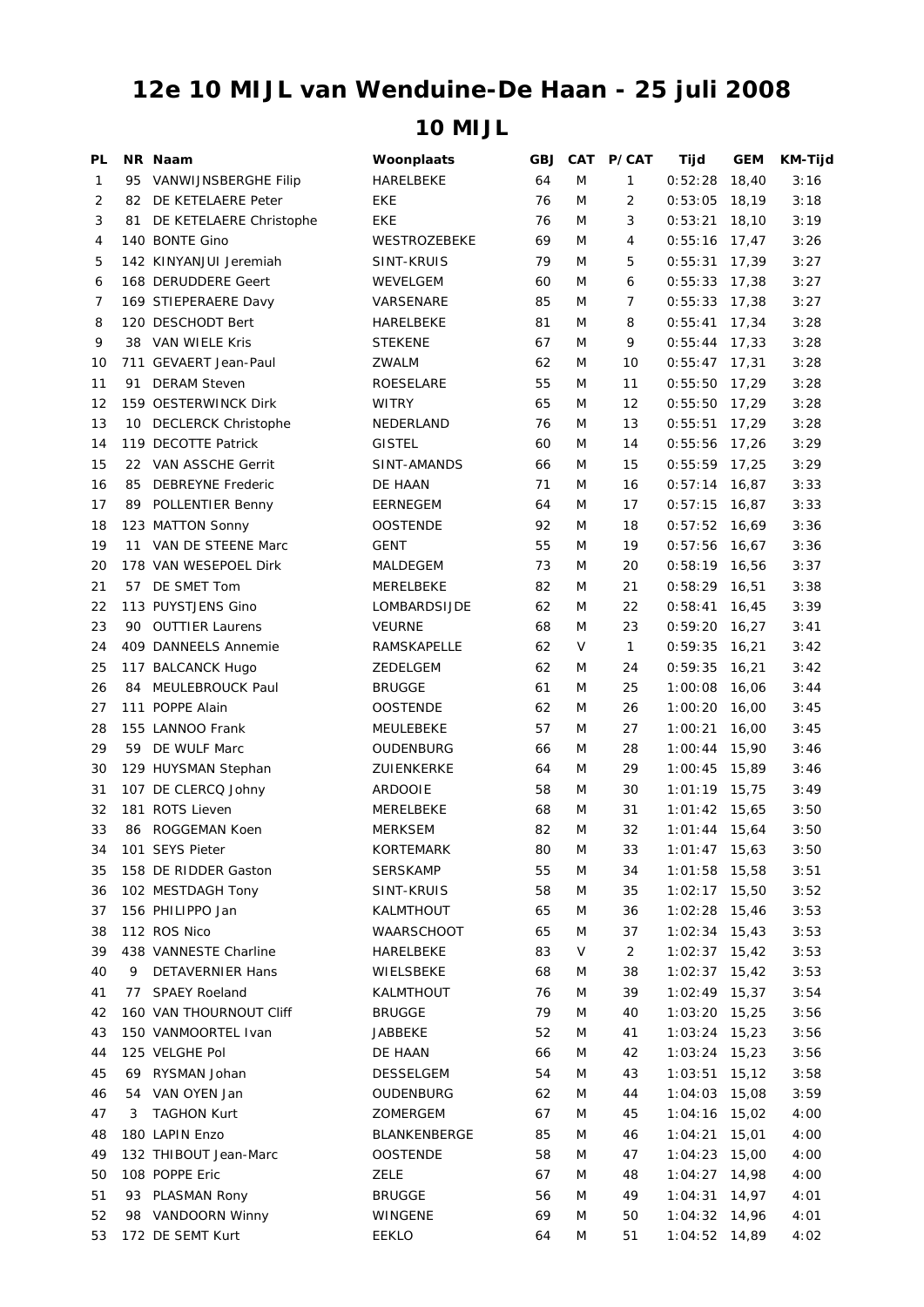| PL  |    | NR Naam                   | Woonplaats          | <b>GBJ</b> | <b>CAT</b> | P/CAT          | Tijd            | <b>GEM</b> | <b>KM-Tijd</b> |
|-----|----|---------------------------|---------------------|------------|------------|----------------|-----------------|------------|----------------|
| 54  |    | 73 VAN PARIJS Geert       | <b>DAMME</b>        | 59         | M          | 52             | 1:04:53         | 14,88      | 4:02           |
| 55  |    | 133 PENER Bart            | <b>BRUGGE</b>       | 44         | M          | 53             | 1:04:55         | 14,87      | 4:02           |
| 56  |    | 871 PEETERS Chris         | KASTERLEE           | 64         | V          | 3              | $1:04:56$ 14,87 |            | 4:02           |
| 57  |    | 92 FRICKELO Geert         | <b>OOSTKAMP</b>     | 64         | M          | 54             | 1:05:04         | 14,84      | 4:03           |
| 58  |    | 186 MAGNUS Stefaan        | <b>HALLE</b>        | 62         | M          | 55             | 1:05:28         | 14,75      | 4:04           |
| 59  |    | 410 BODELOT Sandrine      | <b>FRANCE</b>       | 71         | V          | 4              | 1:05:30         | 14,74      | 4:04           |
| 60  |    | 115 KIMPE Paul            | <b>KORTEMARK</b>    | 53         | M          | 56             | 1:05:35         | 14,72      | 4:05           |
| 61  | 31 | VAN AEKEN Steven          | DEURNE              | 83         | M          | 57             | 1:06:12         | 14,59      | 4:07           |
| 62  | 4  | <b>MEULEWATER Marc</b>    | <b>OOSTKAMP</b>     | 58         | M          | 58             | 1:06:13         | 14,58      | 4:07           |
| 63  |    | 134 BALLEGEER Johan       | SINT-KRUIS          | 62         | M          | 59             | 1:06:24         | 14,54      | 4:08           |
| 64  |    | 105 DHONDT Frederick      | <b>IZEGEM</b>       | 79         | M          | 60             | 1:06:39 14,49   |            | 4:08           |
| 65  |    | 433 VERMEERSCH Nicole     | <b>BLANKENBERGE</b> | 65         | V          | 5              | 1:06:40         | 14,48      | 4:09           |
| 66  |    | 148 SUCAET Alex           | JABBEKE             | 59         | M          | 61             | $1:06:40$ 14,48 |            | 4:09           |
| 67  |    | 65 LOOL Mike              | KNOKKE-HEIST        | 75         | M          | 62             | 1:06:41         | 14,48      | 4:09           |
| 68  |    | 96 VAN DEN AUDENAERDE Rob | <b>HOVE</b>         | 69         | M          | 63             | $1:06:42$ 14,48 |            | 4:09           |
| 69  |    | 12 VERHAEGE Ludo          | GENT                | 75         | M          | 64             | 1:06:56         | 14,43      | 4:10           |
| 70  |    | 154 TEMMERMAN Patrick     | <b>KAPRIJKE</b>     | 65         | M          | 65             | 1:07:06         | 14,39      | 4:10           |
| 71  | 79 | <b>SANTY Krist</b>        | <b>IZEGEM</b>       | 67         | M          | 66             | 1:07:11         | 14,37      | 4:10           |
| 72  |    | 32 DEGROOTE Stefaan       | <b>KORTRIJK</b>     | 75         | M          | 67             | 1:07:34         | 14,29      | 4:12           |
| 73  |    | 426 CLEPPE Tanja          | <b>BRUGGE</b>       | 73         | V          | 6              | 1:07:54         | 14,22      | 4:13           |
| 74  |    | 47 UYTTERSCHAUT Dany      | <b>OOSTAKKER</b>    | 73         | M          | 68             | 1:08:00         | 14,20      | 4:14           |
| 75  |    | 18 VERMEERSCH Olivier     | WENDUINE            | 88         | M          | 69             | 1:08:01         | 14,20      | 4:14           |
| 76  |    | 412 CAUWELS Sandra        | <b>BEVEREN-LEIE</b> | 72         | V          | $\overline{7}$ | 1:08:05         | 14,18      | 4:14           |
| 77  |    | 127 BRUYNDONCKX Louis     | <b>HEMIKSEM</b>     | 44         | M          | 70             | 1:08:08         | 14,17      | 4:14           |
| 78  |    | 130 VANDEN BRIJS Eddy     | DE HAAN             | 66         | M          | 71             | 1:08:15         | 14,15      | 4:14           |
| 79  |    | 122 DE BREE Frank         | <b>SIJSELE</b>      | 64         | M          | 72             | 1:08:57         | 14,00      | 4:17           |
| 80  |    | 196 MAERTENS David        | LICHTERVELDE        | 77         | M          | 73             | 1:09:06         | 13,97      | 4:18           |
| 81  |    | 451 VIANE Ruth            | <b>BLANKENBERGE</b> | 66         | V          | 8              | 1:09:06         | 13,97      | 4:18           |
| 82  |    | 153 PAUWELS Luis          | OUDENBURG           | 51         | M          | 74             | 1:09:08         | 13,97      | 4:18           |
| 83  |    | 118 POLLET Daniel         | ZEEBRUGGE           | 52         | M          | 75             | 1:09:15         | 13,94      | 4:18           |
| 84  |    | 106 VANOVERNACKER Dimitri | DEINZE              | 87         | M          | 76             | 1:09:40         | 13,86      | 4:20           |
| 85  |    | 152 VANNESTE Filip        | ZWEVEZELE           | 68         | M          | 77             | 1:09:46 13,84   |            | 4:20           |
| 86  |    | 50 SCHUDDINCK Patrick     | <b>MERKSEM</b>      | 63         | M          | 78             | $1:09:51$ 13,82 |            | 4:20           |
| 87  |    | 157 RYPENS Arnold         | <b>RUMST</b>        | 52         | ${\sf M}$  | 79             | 1:10:06 13,77   |            | 4:21           |
| 88  |    | 182 BURSSENS Bernard      | VLISSEGEM           | 84         | M          | 80             | 1:10:40         | 13,66      | 4:23           |
| 89  |    | 109 DE LOMBAERS Luc       | <b>HEULE</b>        | 62         | M          | 81             | 1:10:41         | 13,66      | 4:24           |
| 90  | 94 | <b>VERMEIREN Camille</b>  | <b>HOBOKEN</b>      | 49         | M          | 82             | 1:10:44         | 13,65      | 4:24           |
| 91  |    | 146 TIMMERMAN Kris        | <b>HEVERLEE</b>     | 55         | M          | 83             | 1:10:50 13,63   |            | 4:24           |
| 92  |    | 97 CLEYMAN George         | EKE                 | 55         | M          | 84             | 1:11:06         | 13,58      | 4:25           |
| 93  |    | 126 VANROLLEGHEM Timothy  | DE HAAN             | 90         | M          | 85             | $1:11:29$ 13,51 |            | 4:27           |
| 94  |    | 68 CARPENTIER Andre       | <b>BLANKENBERGE</b> | 57         | M          | 86             | $1:11:30$ 13,50 |            | 4:27           |
| 95  |    | 187 MNYENS Robert         | <b>SIJSELE</b>      | 54         | M          | 87             | $1:11:34$ 13,49 |            | 4:27           |
| 96  |    | 429 LEYRE Erna            | OOSTENDE            | 63         | V          | 9              | 1:11:35         | 13,49      | 4:27           |
| 97  |    | 128 LOSY Danny            | AALTER              | 64         | M          | 88             | 1:11:36         | 13,49      | 4:27           |
| 98  |    | 53 VAN DER VELDEN Dirk    | <b>NIJLEN</b>       | 68         | M          | 89             | $1:11:42$ 13,47 |            | 4:27           |
| 99  |    | 875 ERARD Caroline        | LOPPEM              | 58         | V          | 10             | 1:11:50         | 13,44      | 4:28           |
| 100 |    | 165 VERBRUGGHE Stefaan    | <b>OOSTKAMP</b>     | 72         | M          | 90             | $1:12:09$ 13,38 |            | 4:29           |
| 101 | 48 | DOSSCHE Kenny             | <b>KRUISHOUTEM</b>  | 74         | M          | 91             | 1:12:29         | 13,32      | 4:30           |
| 102 | 2  | VANDERVORST Robin         | WENDUINE            | 89         | M          | 92             | $1:12:32$ 13,31 |            | 4:30           |
| 103 |    | 104 OSSIEUR Patrick       | WENDUINE            | 58         | M          | 93             | 1:12:50         | 13,26      | 4:32           |
| 104 |    | 72 DENYS Pol              | BLANKENBERGE        | 60         | M          | 94             | 1:12:56         | 13,24      | 4:32           |
| 105 |    | 427 DEWILDER Nicole       | <b>VOSSEM</b>       | 61         | V          | 11             | $1:12:58$ 13,23 |            | 4:32           |
| 106 |    | 66 CLEMENT Gregory        | <b>OOSTENDE</b>     | 72         | M          | 95             | $1:13:12$ 13,19 |            | 4:33           |
| 107 |    | 100 VERMOTE Noel          | <b>OOSTKERKE</b>    | 58         | M          | 96             | $1:13:14$ 13,18 |            | 4:33           |
| 108 |    | 189 DENAECKER Steven      | KNOKKE-HEIST        | 83         | M          | 97             | $1:13:17$ 13,18 |            | 4:33           |
| 109 |    | 615 LEFERE Jurgen         | <b>BEVEREN-WAAS</b> | 70         | M          | 98             | 1:13:17         | 13,18      | 4:33           |
| 110 | 28 | <b>DUPONT Patrick</b>     | <b>FRANCE</b>       | 59         | M          | 99             | 1:13:19         | 13,17      | 4:33           |
|     |    |                           |                     |            |            |                |                 |            |                |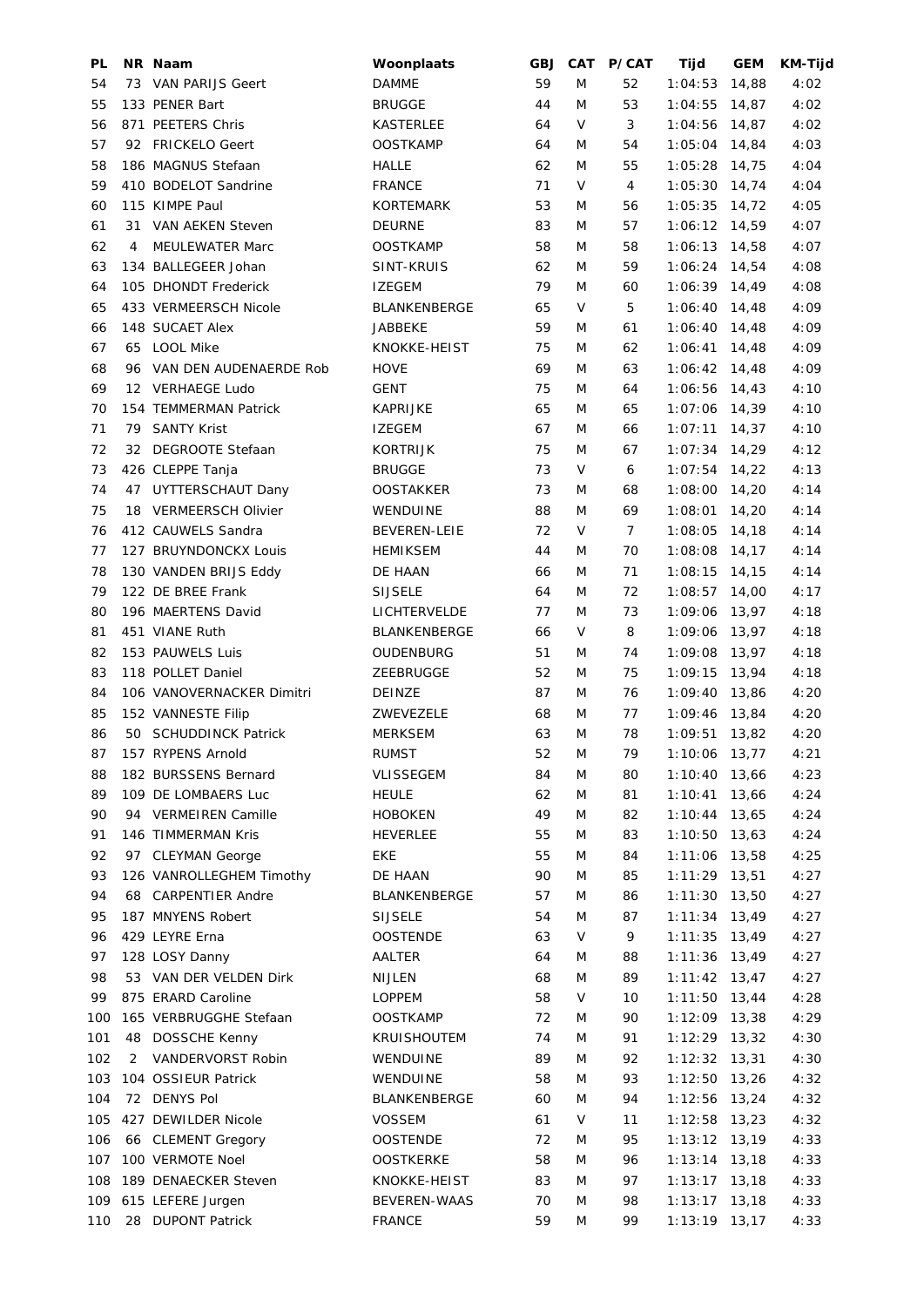| PL  |    | NR Naam                                     | Woonplaats           | <b>GBJ</b> |           | CAT P/CAT       | Tijd                               | <b>GEM</b> | <b>KM-Tijd</b> |
|-----|----|---------------------------------------------|----------------------|------------|-----------|-----------------|------------------------------------|------------|----------------|
| 111 |    | 29 VERHELST Frank                           | <b>MORTSEL</b>       | 57         | M         | 100             | 1:13:21                            | 13,16      | 4:33           |
| 112 |    | 75 STEVENS Nathan                           | <b>STEKENE</b>       | 92         | M         | 101             | 1:13:30                            | 13,14      | 4:34           |
| 113 |    | 34 LOOTS Kris                               | <b>BRUGGE</b>        | 50         | M         | 102             | $1:13:31$ 13,13                    |            | 4:34           |
| 114 |    | 441 VAN PARIJS Marleen                      | <b>BREDENE</b>       | 64         | V         | 12 <sup>2</sup> | $1:13:35$ 13,12                    |            | 4:34           |
| 115 |    | 173 MEESE Geert                             | <b>TIELT</b>         | 58         | M         | 103             | 1:13:35                            | 13,12      | 4:34           |
| 116 |    | 58 DENYS Chris                              | ZERKEGEM             | 45         | M         | 104             | $1:13:49$ 13,08                    |            | 4:35           |
| 117 |    | 143 VANHEULE Marc                           | KOEKELARE            | 72         | M         | 105             | $1:13:49$ 13,08                    |            | 4:35           |
| 118 |    | 191 DENYS Geert                             | ZERKEGEM             | 66         | M         | 106             | $1:13:50$ 13,08                    |            | 4:35           |
| 119 |    | 20 VRIESACKER Tom                           | <b>MELSELE</b>       | 78         | M         | 107             | $1:13:52$ 13,07                    |            | 4:35           |
| 120 | 83 | <b>BEROEY Rudi</b>                          | ANTWERPEN            | 60         | M         | 108             | 1:14:01                            | 13,05      | 4:36           |
| 121 |    | 51 HELSEN Kristof                           | <b>WILRIJK</b>       | 74         | M         | 109             | 1:14:03                            | 13,04      | 4:36           |
| 122 |    | 114 KEUKELEIRE Dirk                         | <b>BRUGGE</b>        | 61         | M         | 110             | $1:14:12$ 13,01                    |            | 4:37           |
| 123 |    | 26 MEEUSEN Sander                           | <b>HOOGSTRATEN</b>   | 92         | M         | 111             | $1:14:14$ 13,01                    |            | 4:37           |
| 124 |    | 135 MAES Huey                               | <b>TORHOUT</b>       | 90         | M         | 112             | $1:14:15$ 13,00                    |            | 4:37           |
| 125 |    | 13 BUYSE Marc                               | BLANKENBERGE         | 61         | M         | 113             | $1:14:50$ 12,90                    |            | 4:39           |
| 126 |    | 428 VERMEULEN Nele                          | <b>VOSSEM</b>        | 86         | V         | 13              | $1:14:51$ 12,90                    |            | 4:39           |
| 127 |    | 137 TYTECA Walter                           | <b>WESTENDE</b>      | 57         | M         | 114             | $1:15:07$ 12,85                    |            | 4:40           |
| 128 |    | 131 HEYMAN Patrick                          | GREMBERGEN           | 57         | M         | 115             | 1:15:10                            | 12,85      | 4:40           |
| 129 |    | 78 LUYCKX Luc                               | <b>BORNEM</b>        | 69         | M         | 116             | $1:15:11$ 12,84                    |            | 4:40           |
| 130 |    | 445 LEVECKE Sophie                          | <b>OOSTENDE</b>      | 66         | V         | 14              | $1:15:12$ 12,84                    |            | 4:40           |
| 131 |    | 188 GEVAERT Francky                         | <b>DAMME</b>         | 53         | M         | 117             | $1:15:15$ 12,83                    |            | 4:41           |
| 132 |    | 116 DERAMOUDT Marc                          | LOMBARDSIJDE         | 55         | M         | 118             | $1:15:22$ 12,81                    |            | 4:41           |
| 133 |    | 42 DEVOS Nils                               | DE HAAN              | 92         | M         | 119             | 1:15:25                            | 12,80      | 4:41           |
| 134 |    | 87 VANDE WOESTIJNE Firmin                   | WATERVLIET           | 46         | M         | 120             | $1:15:29$ 12,79                    |            | 4:41           |
| 135 |    | 437 ANNYS Katrien                           | <b>GISTEL</b>        | 63         | V         | 15              | $1:15:37$ 12,77                    |            | 4:42           |
| 136 |    | 56 VANNESTE Pol                             | LICHTERVELDE         | 51         | M         | 121             | $1:15:37$ 12,77                    |            | 4:42           |
| 137 |    | 177 GEERTS Ludo                             | <b>BREENDONK</b>     | 58         | M         | 122             | $1:15:39$ 12,76                    |            | 4:42           |
| 138 |    | 161 HAULEMEESCH Norbens                     | <b>BREDENE</b>       | 48         | M         | 123             | $1:15:50$ 12,73                    |            | 4:43           |
| 139 |    | 16 PIETERS Patrick                          | <b>OOSTDUINKERKE</b> | 66         | M         | 124             | 1:15:51                            | 12,73      | 4:43           |
| 140 |    | 195 SARON Marco                             | <b>BRUGGE</b>        | 75         | M         | 125             | $1:16:02$ 12,70                    |            | 4:43           |
| 141 |    | 121 BRUVIEZ Bart                            | <b>OOSTENDE</b>      | 69         | M         | 126             | $1:16:10$ 12,68                    |            | 4:44           |
| 142 |    | 446 MALFAIT Marian                          | <b>BLANKENBERGE</b>  | 57         | V         | 16              | 1:16:11                            | 12,67      | 4:44           |
|     |    | 143 176 TRAVERS Joseph                      | <b>BRUGGE</b>        | 53         | M         | 127             | $1:16:20$ 12,65                    |            |                |
|     |    |                                             | WILRIJK              | 92         | ${\sf M}$ | 128             |                                    |            | 4:45           |
|     |    | 144 166 DILLEN Thijs<br>406 DE WILDE Nicole |                      |            |           |                 | 1:16:22 12,64                      |            | 4:45           |
| 145 |    |                                             | <b>HEUSDEN</b>       | 59         | V         | 17              | $1:16:35$ 12,61<br>$1:16:46$ 12,58 |            | 4:46           |
| 146 |    | 145 DUMON Gino                              | OUDENBURG            | 76         | M         | 129             |                                    |            | 4:46           |
| 147 |    | 183 VAN OPPENS Erwin                        | DE HAAN              | 66         | M         | 130             | $1:16:53$ 12,56                    |            | 4:47           |
| 148 |    | 167 KIPS Stefan                             | KNOKKE-HEIST         | 69         | M         | 131             | $1:16:53$ 12,56                    |            | 4:47           |
| 149 |    | 49 VAN HUMBEECK Gerrit                      | EPPEGEM              | 68         | M         | 132             | $1:16:55$ 12,55                    |            | 4:47           |
| 150 |    | 444 ROOSE An                                | SNELLEGEM            | 59         | V         | 18              | 1:16:55                            | 12,55      | 4:47           |
| 151 |    | 416 VAN HOVE Janne                          | <b>OOSTAKKER</b>     | 83         | V         | 19              | $1:16:59$ 12,54                    |            | 4:47           |
| 152 |    | 141 DEMULDER Steve                          | ZUIENKERKE           | 80         | M         | 133             | $1:17:09$ 12,52                    |            | 4:48           |
| 153 |    | 184 HUGGELAERT Francis                      | DE HAAN              | 92         | M         | 134             | $1:17:10$ 12,51                    |            | 4:48           |
| 154 |    | 439 DEJONGHE Miek                           | NIEUWMUNSTER         | 70         | V         | 20              | $1:17:11$ 12,51                    |            | 4:48           |
| 155 |    | 74 ROMBOUT Sebastiaan                       | <b>OOSTENDE</b>      | 93         | M         | 135             | $1:17:22$ 12,48                    |            | 4:48           |
| 156 |    | 124 JONCKHEERE Geert                        | <b>BREDENE</b>       | 57         | M         | 136             | $1:17:23$ 12,48                    |            | 4:49           |
| 157 |    | 44 DESPIERRE Alexander                      | <b>HOOGLEDE</b>      | 70         | M         | 137             | $1:17:25$ 12,47                    |            | 4:49           |
| 158 |    | 174 GHEYLE Luc                              | SINT-KRUIS           | 58         | M         | 138             | $1:17:42$ 12,43                    |            | 4:50           |
| 159 |    | 175 DEJONCKHEERE Patrick                    | SINT-KRUIS           | 61         | M         | 139             | $1:17:55$ 12,39                    |            | 4:50           |
| 160 |    | 162 VAN DEN AUDENAERT Jan                   | DEURNE               | 65         | M         | 140             | $1:18:00$ 12,38                    |            | 4:51           |
| 161 |    | 33 VAN RENTERGHEM Geert                     | <b>RUISELEDE</b>     | 66         | M         | 141             | $1:18:19$ 12,33                    |            | 4:52           |
| 162 |    | 36 LOOTENS Glenn                            | WENDUINE             | 78         | M         | 142             | $1:18:24$ 12,32                    |            | 4:52           |
| 163 |    | 24 IDE Bart                                 | HALLE                | 92         | M         | 143             | $1:18:25$ 12,31                    |            | 4:52           |
| 164 |    | 63 SCHONEBAERT Kurt                         | LISSEWEGE            | 70         | M         | 144             | $1:19:45$ 12,11                    |            | 4:57           |
| 165 |    | 442 NYS Rita                                | <b>OOSTAKKER</b>     | 51         | V         | 21              | $1:19:47$ 12,10                    |            | 4:57           |
| 166 |    | 136 MAES Bart                               | EERNEGEM             | 60         | M         | 145             | 1:19:54                            | 12,08      | 4:58           |
| 167 |    | 46 HUYGHE Patrick                           | <b>IZEGEM</b>        | 62         | M         | 146             | 1:20:04 12,06                      |            | 4:59           |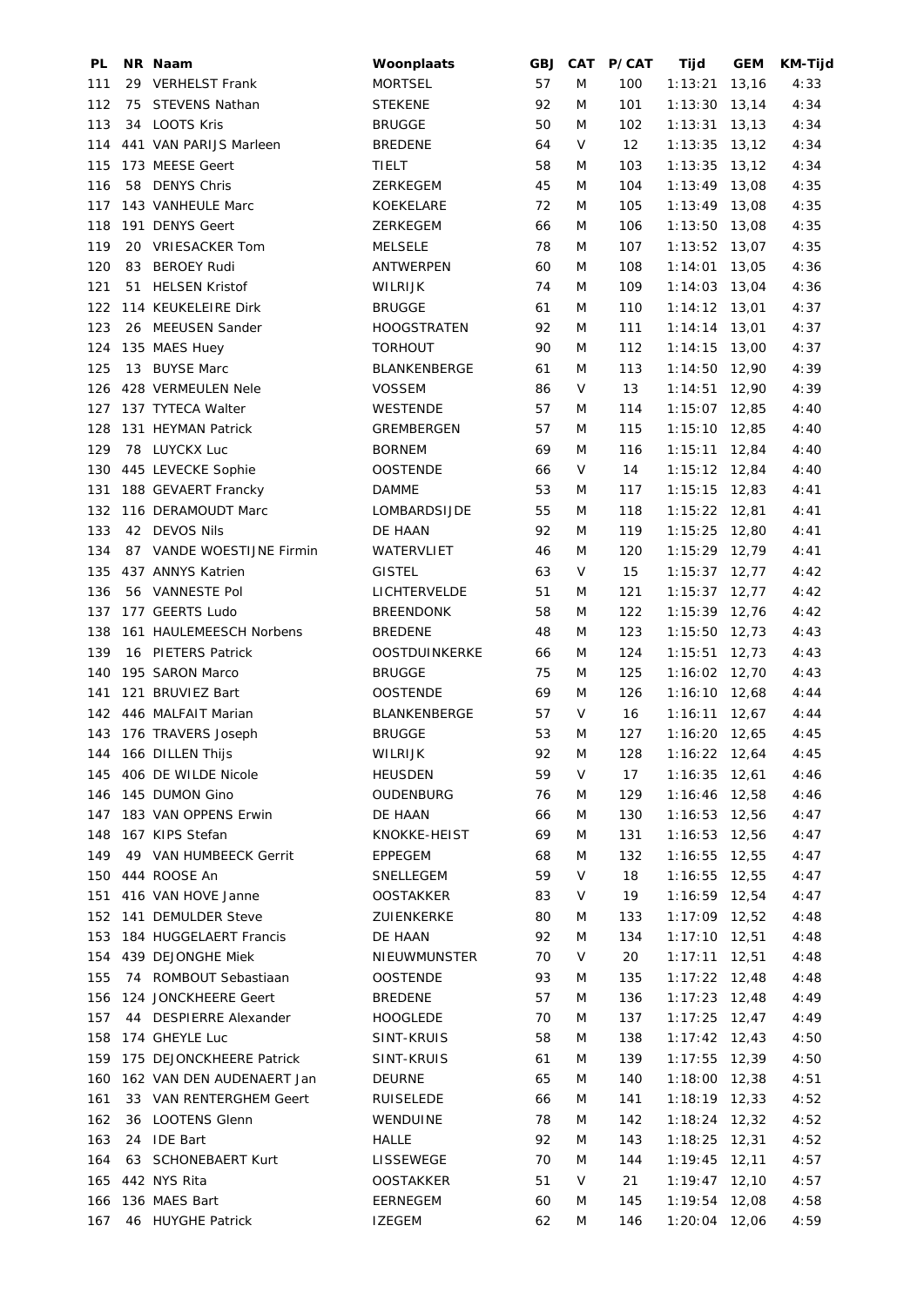| PL  |    | NR Naam                      | Woonplaats          | <b>GBJ</b> | CAT       | <b>P/CAT</b> | Tijd            | <b>GEM</b> | <b>KM-Tijd</b> |
|-----|----|------------------------------|---------------------|------------|-----------|--------------|-----------------|------------|----------------|
| 168 |    | 147 VANSTEENKISTE Jordy      | WENDUINE            | 89         | M         | 147          | 1:20:08         | 12,05      | 4:59           |
| 169 |    | 64 JANSSENS Dirk             | WENDUINE            | 58         | M         | 148          | 1:20:09         | 12,05      | 4:59           |
| 170 |    | 447 BILLIET Francine         | <b>GISTEL</b>       | 62         | V         | 22           | 1:20:28         | 12,00      | 5:00           |
| 171 |    | 171 VRANCKEN Jacky           | <b>BREDENE</b>      | 59         | M         | 149          | 1:20:28         | 12,00      | 5:00           |
| 172 |    | 179 ROELENS Gaby             | <b>GITS</b>         | 49         | M         | 150          | $1:20:29$ 12,00 |            | 5:00           |
| 173 |    | 17 VERHULST Wim              | SINT-NIKLAAS        | 78         | M         | 151          | 1:20:46         | 11,96      | 5:01           |
| 174 | 45 | MERGAERT Tom                 | WAARDAMME           | 70         | M         | 152          | 1:20:48         | 11,95      | 5:01           |
| 175 |    | 52 DENYS Miguel              | <b>BRUGGE</b>       | 69         | M         | 153          | 1:20:51         | 11,94      | 5:01           |
| 176 | 5  | <b>CAESTESTECKER Laurens</b> | <b>BRUGGE</b>       | 75         | M         | 154          | 1:20:59         | 11,92      | 5:02           |
| 177 | 55 | <b>SECFMEREEU Serefe</b>     | <b>FRANCE</b>       | 60         | M         | 155          | 1:21:06         | 11,91      | 5:02           |
| 178 |    | 430 NAERT Dominique          | SINT-KRUIS          | 62         | V         | 23           | 1:21:10         | 11,90      | 5:03           |
| 179 |    | 434 RIOS Lorena              | ZWEVEGEM            | 60         | V         | 24           | 1:21:11         | 11,89      | 5:03           |
| 180 | 80 | <b>BRUYLANDT Mark</b>        | <b>GENT</b>         | 70         | M         | 156          | $1:21:12$ 11,89 |            | 5:03           |
| 181 | 8  | <b>CRETEN Frank</b>          | WENDUINE            | 52         | M         | 157          | 1:21:18         | 11,88      | 5:03           |
| 182 |    | 419 VAN BEULAERE Grace       | TIELT               | 61         | V         | 25           | 1:21:53         | 11,79      | 5:05           |
| 183 |    | 76 ROMBOUT Benoit            | <b>OOSTENDE</b>     | 62         | M         | 158          | $1:21:59$ 11,78 |            | 5:06           |
| 184 |    | 144 LOGGHE Eddy              | OUDENBURG           | 70         | M         | 159          | 1:22:07         | 11,76      | 5:06           |
| 185 |    | 193 LAMON Nico               | <b>KRUISHOUTEM</b>  | 78         | M         | 160          | 1:22:18         | 11,73      | 5:07           |
| 186 |    | 110 EEREBOUT Michiel         | DE HAAN             | 53         | M         | 161          | $1:22:39$ 11,68 |            | 5:08           |
| 187 |    | 103 DELEPIERRE Bart          | WAARDAMME           | 76         | M         | 162          | 1:22:55         | 11,65      | 5:09           |
| 188 |    | 431 VAN DEN AUDENAERDE EIKe  | <b>BOECHOUT</b>     | 71         | V         | 26           | 1:23:00         | 11,63      | 5:09           |
| 189 |    | 25 MEEUSEN Jeroen            | <b>HOOGSTRATEN</b>  | 94         | M         | 163          | 1:23:02         | 11,63      | 5:10           |
| 190 |    | 164 FLEURBAEY Romain         | WENDUINE            | 63         | M         | 164          | $1:23:02$ 11,63 |            | 5:10           |
| 191 |    | 834 LUCKER Gerlinde          | NIEUWMUNSTER        | 74         | V         | 27           | 1:23:03         | 11,63      | 5:10           |
| 192 |    | 139 DANNY David              | KOEKELARE           | 55         | M         | 165          | 1:23:11         | 11,61      | 5:10           |
| 193 |    | 418 LIEVE Denolfs            | BLANKENBERGE        | 59         | V         | 28           | 1:23:14         | 11,60      | 5:10           |
| 194 |    |                              |                     | 54         | M         |              | $1:23:47$ 11,52 |            | 5:12           |
|     |    | 192 LAMONT Sylvain           | <b>KRUISHOUTEM</b>  |            |           | 166          |                 |            |                |
| 195 |    | 138 DE KETELAERE Peter       | JABBEKE             | 88         | M<br>V    | 167          | $1:23:52$ 11,51 |            | 5:13           |
| 196 |    | 443 VANGAEVER Ann            | <b>BRUGGE</b>       | 69         |           | 29           | 1:23:53         | 11,51      | 5:13           |
| 197 |    | 163 SEVENHAUT Johan          | SINT-KRUIS          | 67         | M         | 168          | 1:23:53         | 11,51      | 5:13           |
| 198 |    | 149 KEIRSEBILCK Kristof      | <b>VLISSEGEM</b>    | 84         | M         | 169          | 1:25:16         | 11,32      | 5:18           |
| 199 |    | 421 VAN DE WELLE Brigitte    | BLANKENBERGE        | 59         | V         | 30           | 1:25:25         | 11,30      | 5:18           |
| 200 |    | 190 MATTHEEUWS Damien        | DE HAAN             | 83         | M         | 170          | 1:25:26 11,30   |            | 5:19           |
| 201 |    | 70 BOCKAERT Marc             | <b>OOSTENDE</b>     | 56         | ${\sf M}$ | 171          | 1:26:13 11,20   |            | 5:21           |
| 202 |    | 420 HELSEN Ann               | <b>OOSTENDE</b>     | 60         | V         | 31           | 1:26:13         | 11,20      | 5:21           |
| 203 |    | 435 DE CLERCQ Rita           | <b>OOSTENDE</b>     | 65         | V         | 32           | 1:26:28         | 11,17      | 5:22           |
| 204 | 99 | RONNSE Laurent               | ST-MARTENS-LATEM    | 45         | M         | 172          | 1:26:32         | 11,16      | 5:23           |
| 205 |    | 405 COUDEVILLE Claudia       | JABBEKE             | 68         | V         | 33           | 1:26:49         | 11,12      | 5:24           |
| 206 |    | 404 TANGHE Sabine            | <b>BLANKENBERGE</b> | 72         | V         | 34           | 1:26:55         | 11, 11     | 5:24           |
| 207 |    | 423 GHEYLEN Viviane          | WENDUINE            | 58         | V         | 35           | 1:28:13         | 10,95      | 5:29           |
| 208 |    | 60 LEENDERS Remi             | BLANKENBERGE        | 57         | M         | 173          | 1:28:14         | 10,94      | 5:29           |
| 209 | 37 | <b>SEVRIJNS Frank</b>        | NIEUWERKERKEN       | 68         | M         | 174          | 1:28:24         | 10,92      | 5:30           |
| 210 |    | 35 VAN BEZELAERE Anthony     | KNOKKE-HEIST        | 67         | M         | 175          | 1:29:17         | 10,81      | 5:33           |
| 211 | 21 | GORA Jean-Luc                | HOEGAARDEN          | 63         | M         | 176          | 1:29:54         | 10,74      | 5:35           |
| 212 |    | 454 LAMBRECHT Brigitte       | LICHTERVELDE        | 62         | V         | 36           | 1:30:38         | 10,65      | 5:38           |
| 213 |    | 40 ZWAENEPOEL Niek           | DE HAAN             | 93         | M         | 177          | 1:30:39         | 10,65      | 5:38           |
| 214 | 41 | <b>TROTTEYN Kevin</b>        | DE HAAN             | 93         | M         | 178          | 1:30:40         | 10,65      | 5:38           |
| 215 |    | 450 DE GROOTE Hanne          | HEIST-AAN-ZEE       | 62         | V         | 37           | 1:31:01         | 10,61      | 5:39           |
| 216 |    | 448 VAN ASSCHE Marleen       | <b>BERCHEM</b>      | 67         | V         | 38           | 1:31:05         | 10,60      | 5:40           |
| 217 |    | 455 BRAEMS Dorine            | <b>BRUGGE</b>       | 8          | V         | 39           | 1:31:11         | 10,59      | 5:40           |
| 218 |    | 449 VAN DEN AUDENAERDE Miek  | WILRIJK             | 62         | V         | 40           | 1:31:15         | 10,58      | 5:40           |
| 219 |    | 19 DEMAERE Joerie            | <b>MELSELE</b>      | 76         | M         | 179          | 1:31:53         | 10,51      | 5:43           |
| 220 |    | 440 DE CLERCK Vicky          | BLANKENBERGE        | 71         | V         | 41           | 1:32:04         | 10,49      | 5:43           |
| 221 |    | 403 TANGHE Fanny             | BLANKENBERGE        | 67         | V         | 42           | 1:32:12         | 10,47      | 5:44           |
| 222 | 61 | <b>NEYERS Jules</b>          | <b>BLANKENBERGE</b> | 42         | M         | 180          | $1:32:12$ 10,47 |            | 5:44           |
| 223 |    | 197 IWYS Martin              | <b>BRUGGE</b>       |            | M         | 181          | 1:32:32         | 10,43      | 5:45           |
|     |    | 224 877 LEYS Ingrid          |                     | 60         | V         | 43           | 1:33:44         | 10,30      | 5:49           |
|     |    |                              |                     |            |           |              |                 |            |                |